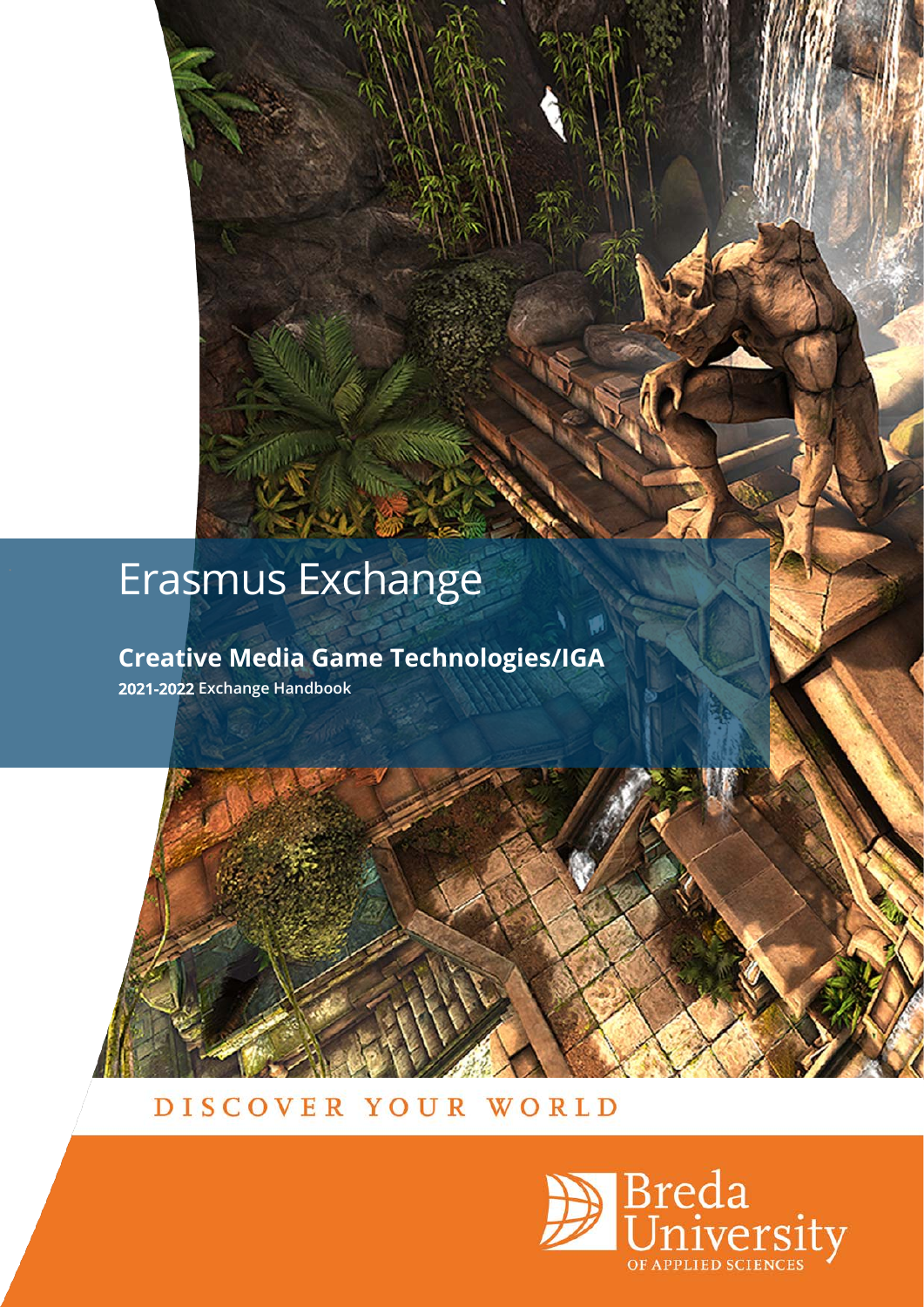### <span id="page-1-0"></span>Introduction

Breda University of Applied Sciences consists of more than 7,000 students from over 100 countries. Our campus is situated in the south of the Netherlands, in the city of Breda, which is only 100 km from both Amsterdam and Brussels. Our institute, formerly known as NHTV Breda, was founded in 1966 as a provider of bachelor's courses in tourism and leisure, and in this field, it is currently the largest and leading education institute in the world. Today we offer degree programmes in the domains of Games, Media, Hotel, Facility, Logistics, Built Environment, Tourism and Leisure & Events.

#### <span id="page-1-1"></span>**Creative Media Game Technologies CMGT/ International Game Architecture and Design IGAD**

The professional bachelor's programme of Creative Media and Game Technologies is taught in English entirely, preparing students for careers in the international AAA gaming industry. The programme has a practical orientation and is delivered by highly qualified and international lecturers with years of experience in the industry.

The International Game Architecture and Design programme is a Project-Based Learning programme. In a simulated game studio - our Project Lab - students learn about concept development, game design, game architecture, game production, game business and marketing. In addition, students can choose from a number of workshops and lectures that match their interests and personal goals. Breda University of Applied Sciences is an official partner of Sony and is part of the PlayStation First Academic Development Programme. Furthermore, we are Houdini certified and collaborate with Ubisoft and Guerrilla Games.

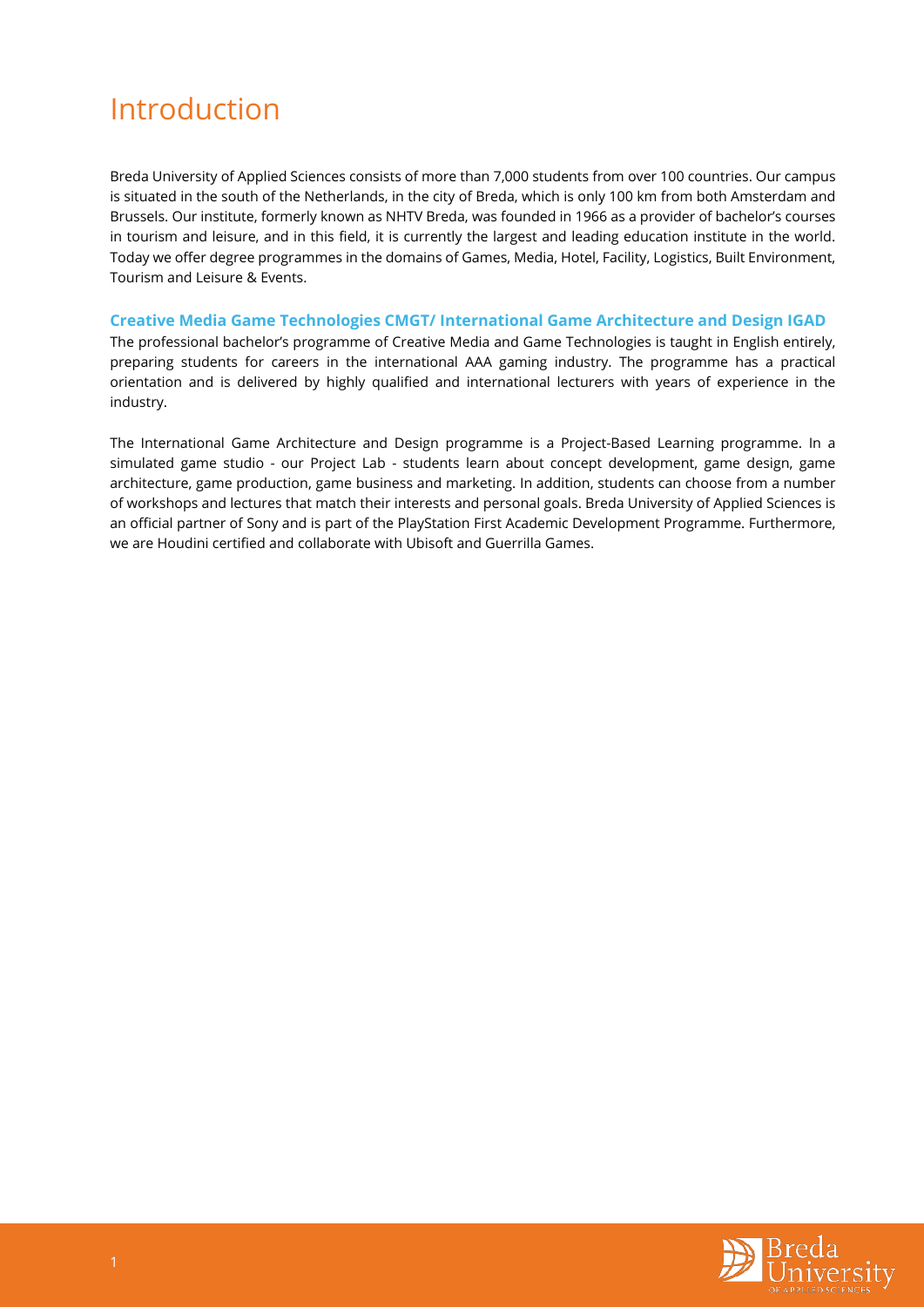## Index

|                                                                                        | <b>Introduction</b>                                                     |                                         | 1 |  |  |
|----------------------------------------------------------------------------------------|-------------------------------------------------------------------------|-----------------------------------------|---|--|--|
| Creative Media Game Technologies CMGT/ International Game Architecture and Design IGAD |                                                                         |                                         |   |  |  |
|                                                                                        | <b>Course program: Creative Media and Game Technologies, CMGT/ IGAD</b> |                                         |   |  |  |
| 1.1                                                                                    | Semesters and Arrival date                                              |                                         |   |  |  |
|                                                                                        | 1.1.1                                                                   | What courses/project can you take       | 3 |  |  |
|                                                                                        | 1.1.2                                                                   | <b>Laptop specifications</b>            | 4 |  |  |
|                                                                                        | 1.1.3                                                                   | <b>Explanation of project codes</b>     | 4 |  |  |
|                                                                                        | 1.1.4                                                                   | <b>Dutch Course</b>                     | 4 |  |  |
| 1.2                                                                                    | Curriculum Overview of IGAD 2021-2022                                   |                                         | 4 |  |  |
| 1.3                                                                                    | Courses/Projects                                                        |                                         | 5 |  |  |
|                                                                                        | 1.3.1                                                                   | <b>Year 1 - Foundation</b>              | 5 |  |  |
|                                                                                        | 1.3.2                                                                   | <b>Year 2 - Exploration</b>             | 6 |  |  |
|                                                                                        | 1,3,3                                                                   | <b>Year 3 - Collaboration</b>           |   |  |  |
|                                                                                        |                                                                         | <b>Appendix 1 - Didactic Principles</b> | 8 |  |  |

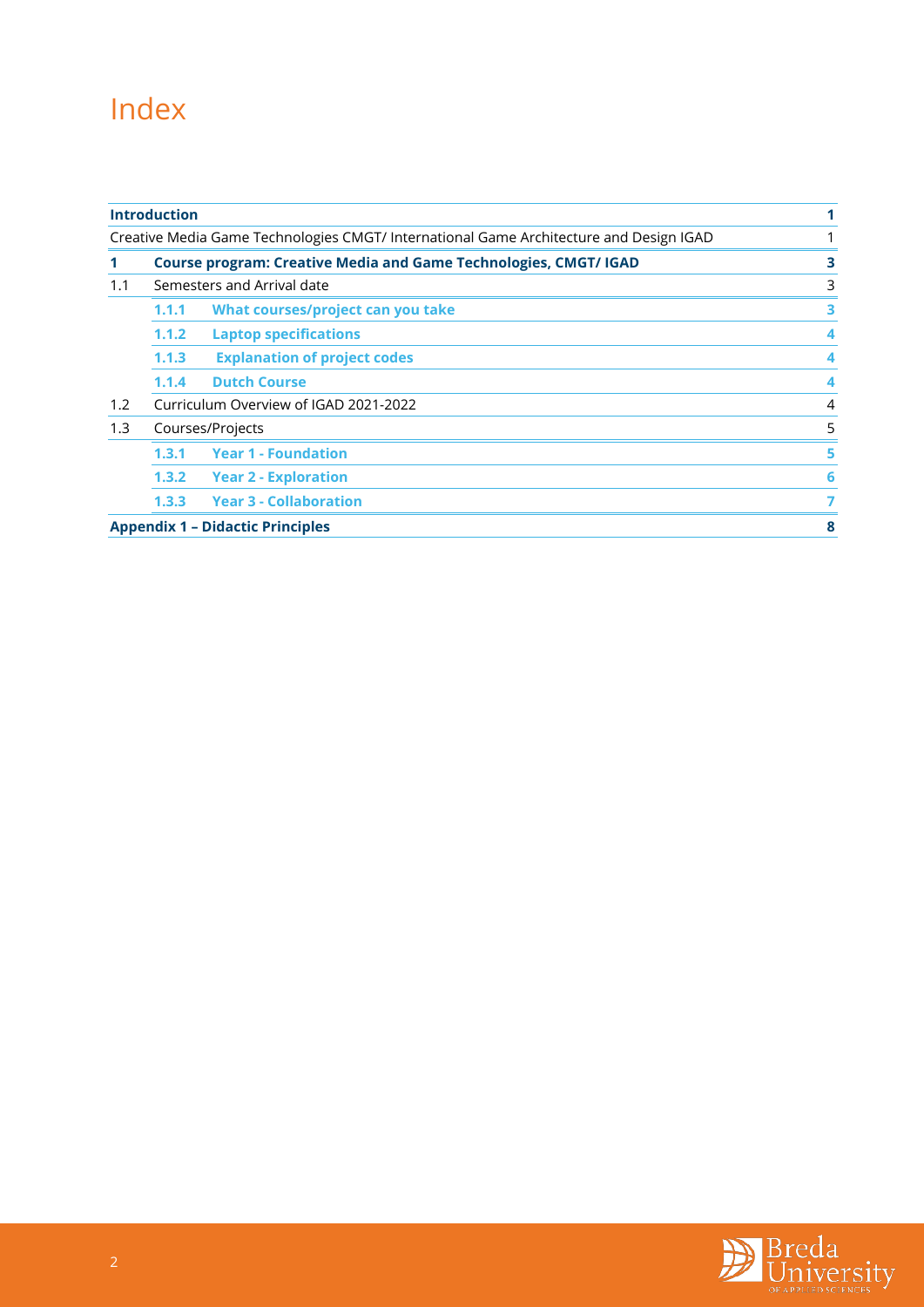# <span id="page-3-0"></span>1 Course program: Creative Media and Game Technologies, CMGT/ IGAD

This program focuses on the Role Based Learning (RBL) system. The majority of your time (five days per week) will be spent working on projects. There are no 'traditional' classes or courses, but workshops and lectures, with guest lectures given on Wednesday to support your project work. In addition, expert groups in various subjects and roles are organized on Wednesdays so that students can deepen their knowledge/skills in various subjects and contribute to the IGAD learning community. All workshops and lectures are open for all IGAD students to join so students are free to join subjects which interest them.

Based on your prior knowledge gained at your home university you continue your study path specifically in the area of (Visual Arts, Programming or Design & Production) by choosing a role within a project and following one of these pathways. All communication and documentation at school is conducted in English. Information on the IGAD study paths can be found a[t www.BUAS.nl](http://www.buas.nl/) 

Through an internal IGAD system students highlight project goals, deliver a learning journal and upload supporting project materials weekly. This learning journal consists of reflection from previous projects, project and personal goals, planning and scheduling, significant contributions on the project, a work log and highlights feedback the student has received throughout the project. The learning journal and supporting evidence provides are the main deliverable for each project and is used to assess if the student has met the criteria set in the project brief and measure how well they have achieved the intended learning outcomes for each project.

The assessment is done behind closed doors by the teaching team and students are encouraged to fill in a selfassessment in order to detail their views on their performance on each of the Intended Learning Outcomes (ILO). Students are assessed on an individual basis even when working in teams. The project lab supervisors offer continual feedback throughout the block in order to assist students in achieving their goals and meeting the requirements of the projects. Attendance is mandatory on project lab days and students will be given time for self-study activities. Every project must be passed with a sufficient grade (5.5) in order to obtain the study credits.

#### <span id="page-3-1"></span>**1.1 Semesters and Arrival date**

At IGAD the first semester (Fall) consists of block A and B, while the second semester (Spring) consists of block C and D. Each block has eight project weeks, one assessment week and one re-assessment week.

Attending project lab day is mandatory, you cannot travel during school weeks. Being absent because of traveling, may result in failing a block.

When visiting for an exchange in the Fall semester, classes commence on the week beginning 6<sup>th</sup> September 2021. In the week prior to this (30st August-3 September 2021), an Introduction Week will be held. Due to the ongoing situation with COVID-19, detailed information on the format of the Introduction Week will be communicated at a later date.

When visiting for an exchange in the Spring semester, classes commence on the week beginning of February 2022.

#### <span id="page-3-2"></span>**1.1.1 What courses/project can you take**

An exchange student may choose from the projects of year 1, 2 and 3 but must stay within the year they have chosen. This will be done in consultation with the BUas Exchange coordinator.

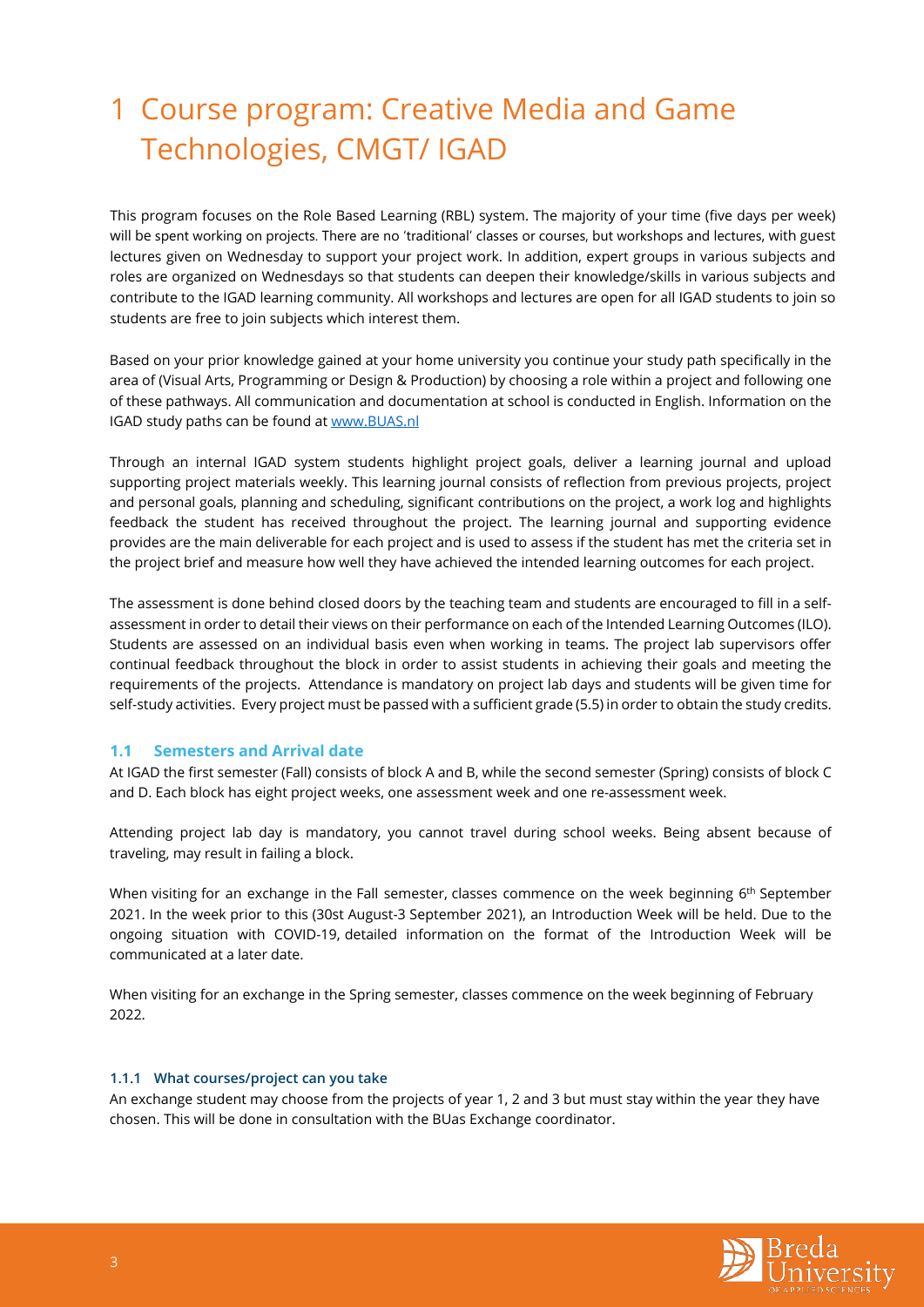#### <span id="page-4-0"></span>**1.1.2 Laptop specifications**

Students must have their own laptop. Laptop specifications can be fou[nd at](http://www.buas.nl/) [www.buas.nl](http://www.buas.nl/) [u](http://www.buas.nl/)nder CMGT study costs.

#### <span id="page-4-1"></span>**1.1.3 Explanation of project codes**

Explanation of project codes:

- FGA: Full-time Game Architecture and Design program
- FGA1: Year 1 Project
- P: Project

*Note: The aim of the projects in 2021-22 might differ slightly from how they are presented below.* 

#### <span id="page-4-2"></span>**1.1.4 Dutch Course**

The course Dutch for Foreigners (course code DFF) is offered to all international BUas degree seeking and exchange students.

|                |            | Semester:                   | Fall           |                | <b>Spring</b>  |                |
|----------------|------------|-----------------------------|----------------|----------------|----------------|----------------|
| Year           | Code       | <b>Working Name</b>         | <b>Block A</b> | <b>Block B</b> | <b>Block C</b> | <b>Block D</b> |
| 1              | FGA1.P1-02 | Project 1.1 Foundation 1    | 15 ECTS        |                |                |                |
| $\mathbf{1}$   | FGA1.P2-02 | Project 1.2 Foundation 2    |                | 15 ECTS        |                |                |
| $\mathbf{1}$   | FGA1.P3-02 | Project 1.3 Foundation 3    |                |                | 15 ECTS        |                |
| $\mathbf{1}$   | FGA1.P4-02 | Project 1.4 Foundation 4    |                |                |                | 15 ECTS        |
|                |            |                             |                |                |                |                |
| $\overline{2}$ | FGA2.P1-02 | Project 2.1 Exploration 1   | 15 ECTS        |                |                |                |
| $\overline{2}$ | FGA2.P2-02 | Project 2.2 Exploration 2   |                | 15 ECTS        |                |                |
| $\overline{2}$ | FGA2.P3-02 | Project 2.3 Exploration 3   |                |                | 15 ECTS        |                |
| 2              | FGA2.P4-02 | Project 2.4 Exploration 4   |                |                |                | 15 ECTS        |
|                |            |                             |                |                |                |                |
| 3              | FGA3.P1-02 | Project 3.1 Collaboration 1 | 15 ECTS        |                |                |                |
| 3              | FGA3.P2-02 | Project 3.2 Collaboration 2 |                | 15 ECTS        |                |                |
| 3              | FGA3.P3-02 | Project 3.3 Collaboration 3 |                |                | 15 ECTS        |                |
| 3              | FGA3.P4-02 | Project 3.4 Collaboration 4 |                |                |                | 15 ECTS        |

#### <span id="page-4-3"></span>**1.2 Curriculum Overview of IGAD 2021-2022**

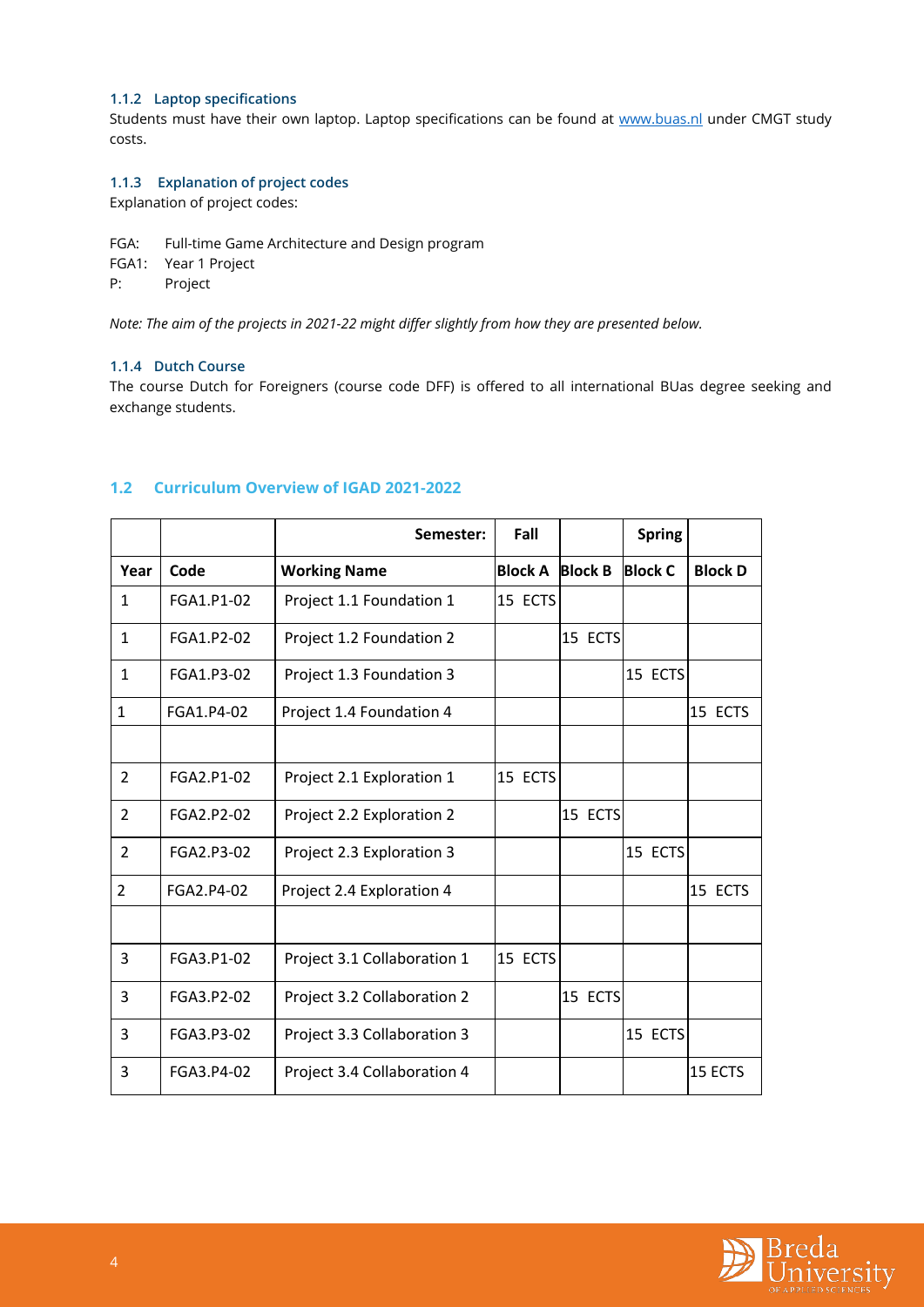#### <span id="page-5-0"></span>**1.3 Courses/Projects**

#### <span id="page-5-1"></span>**1.3.1 Year 1 - Foundation**

The first year consists of 4 project blocks focused on developing student's foundational skills. The final block is a collaborative team project consisting of programmers, designers, producers and artists. All blocks consist of tightly defined projects to build your knowledge and skills and are supported by lectures and workshops.

*Project 1.1 - Foundation* 1- Variation (Design & Production/Visual Art/Game Programming)

#### • Visual Artist - **Computer Graphics Fundamentals**

The first Visual Arts project will enable students to become familiar with navigation within the **Maya** working environment. Students will learn basic modelling and texturing tools, and how these tools affect modelling and texturing decisions. Students who successfully complete this project will be able to perform most basic tasks within Maya at a proficient level. Visual Arts students will also attend (technical) drawing workshops for the purpose of improving their visual literacy.

#### • Programming - **2D - Galaxians and More**

Your first project is to produce a standard version of the retro Namco classic *Galaxians*, the purpose is to allow you to demonstrate your problem-solving skills, demonstrate your knowledge of C++ and use of Visual Studio, and provide a platform to use and learn source control systems. When you complete the project you can further expand and evolve the project with a list of features, some of which you should be willing to admit you do not know how to achieve, to allow us to guide you towards better understanding and methods of research.

#### • Design & Production - **Game Design**

In this project, students are tasked to create multiple instances of lo-fi prototypes demonstrating game mechanics intended to produce a given game dynamic. At the end of the project, you should be able to pitch a new game featuring this dynamic and use your prototyping experiences to show examples of how this game would work.

*Project 1.2 – Foundation 2 -* Variation (Design & Production/Visual Art/Game Programming)

#### • Visual Artist- **DRAW!**

During the course of this block, students will be given a variety of exercises that seek to improve their observation, drawing and composition skills. These fundamental abilities constitute a skillset that any computer graphics artist should obtain, maintain and develop further throughout their career. They are a necessary means to help describe ideas, visualize abstract concepts, and/or to communicate and inform other artists and developers on the team. For this project students will only be using traditional media.

#### • Programming- **3D**

This block is focused on 3D math, physics and rendering. During this block, the goal will be to create a game (or technical demo) that has 3D graphics, 2D gameplay and is driven by physics. We will provide you with a new framework but this time you will need to retrieve the libraries the framework depends on online. In addition, the framework does not include an implementation for the math library.

• Design & Production - **Making A Game Your Own**

In this project, you will take this experience and apply it in small groups to create a "Proof Of Concept" for a platform game, which will feature 3 levels of action that should stand as examples of the gameplay that a larger project would feature. Engine: Unreal 4

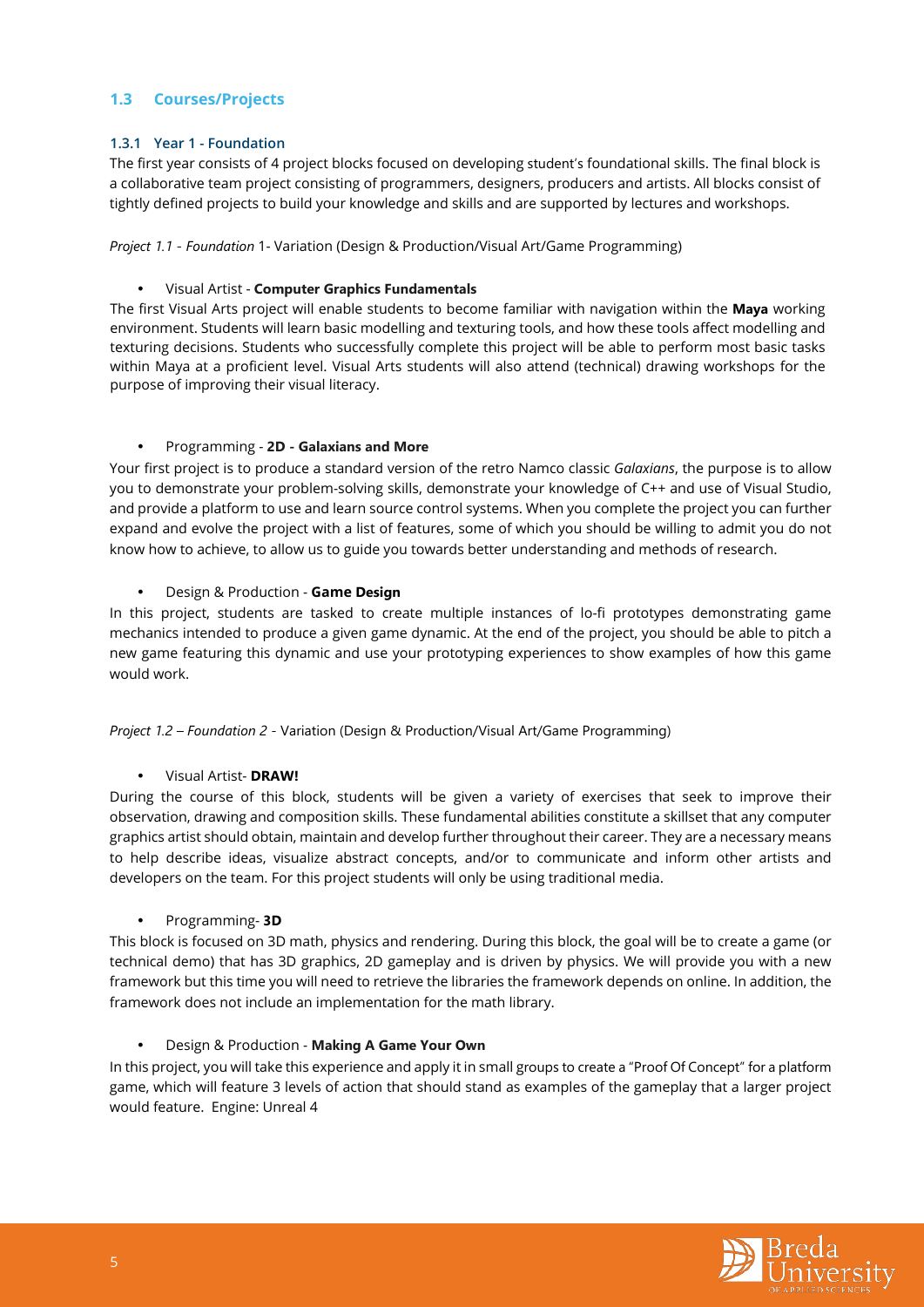#### *Project 1.3 - Foundation 2* (Design & Production/Visual Art/Game Programming)

#### • Visual Art - **Animation and Tech Art Fundamentals**

This project will introduce students to computer animation fundamentals. Students will first create a rough layout and animatic. They will finally animate a tank/robot and 3D scene according to this. Part of the project will introduce students to the fundamentals of rigging and automating repeating tasks by scripting and using procedural modelling.

#### • Programming – **Raspberry Pi**

In block C you will be asked to produce a game framework which can then be expanded to a full game project using the Raspberry Pi as a target platform. All programmers will be asked to work on the same technical concepts for the 1st half, thereafter you will be teamed up to form coding groups to work on a more complex project where you can specialise in some of the process developed in the 1st half.

#### • Design & Production - Working **For Clients**

Students pitch games to client briefs, learning how to communicate ideas effectively, how to validate choices through research and rapid prototyping, and how to work within the constraints of a business environment.

#### *Project 1.4 - All Variations together- Team Game Development*

Students work in cross-disciplinary teams to develop a game, practising their skills on a real project and learning how to work on a small development team. Engine: Unreal 4

#### <span id="page-6-0"></span>**1.3.2 Year 2 - Exploration**

Year 2 provides the opportunity for students to experiment with industry roles in a team environment. Students may also move experiment with moving across multiple variations. However, achieving a high level of expertise requires time and commitment, which is not achievable if a student changes role and variation too often.

*Project 2.1 - Exploration 1* (Design & Production/Visual Art/Game Programming)

#### • **Design & Production**

A continuation of the role of a level designer, with students developing further knowledge in level design theory and pipelines. Alongside this they develop a deeper technical knowledge of games to aide their prototyping and development skills in preparation for the rest of the year.

#### • **Game Programming**

Part 1: Programming students form small teams to develop an engine or a tool for an engine, enabling designers and artists to efficiently implement their ideas into a game. This project spans two blocks culminating in the opportunity to deploy the technology on a game project in the last block of the year.

#### • **Visual Art**

Visual Arts students focus on developing their chosen games industry role(s) covering areas such as modelling, rendering, technical (procedural, rigging, effects), animation and pre-production.

#### *Project 2.2 - Exploration 2*

In multidisciplinary teams, students work on a series of short game development projects to develop team skills, project scoping and learning to meet project requirements for their chosen industry role.

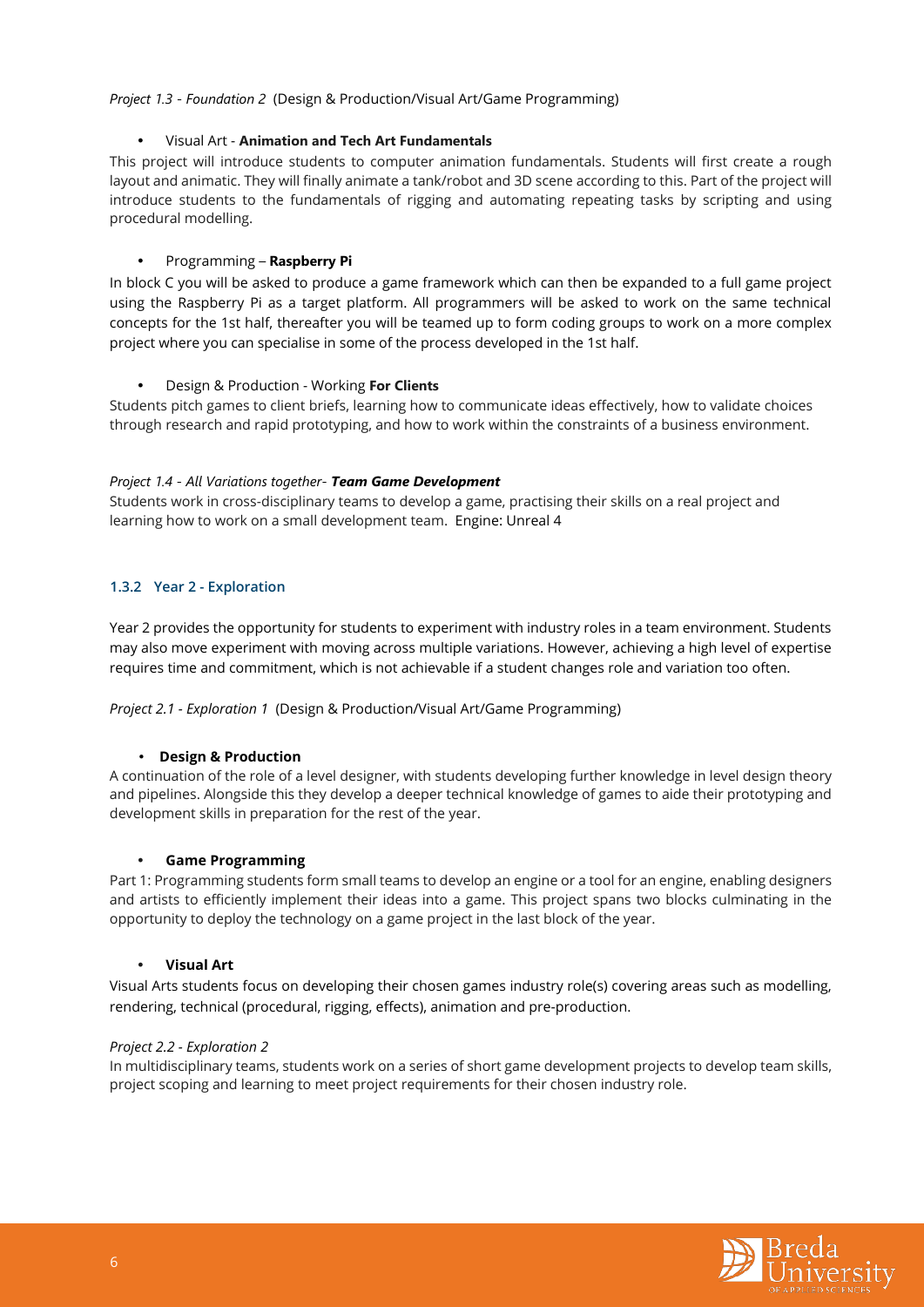#### *Project 2.3 - Exploration 3*

#### • **Design & Production**

Choosing games industry roles such as producer, system designer, technical designer, narrative designer or level designer, audio designer, students collaborate to design and prototype a single player game.

#### • **Game Programming**

Part 2: Programming students form small teams to develop an engine or a tool for an engine enabling designers and artists to efficiently implement their ideas into a game. This project spans two blocks culminating in the opportunity to deploy the technology on a game project in the last block of the year.

#### • **Visual Art**

Visual Arts students focus on developing their chosen games industry role(s) covering areas such as modelling, rendering, technical (procedural, rigging, effects), animation and pre-production

#### *Project 2.4 - Intermediate 4*

In multidisciplinary teams, students work on a single game project developing team skills, project scoping, production pipelines and meeting project requirements. Choice of game engine and tools include any developed by the programmers in the previous blocks.

#### <span id="page-7-0"></span>**1.3.3 Year 3 - Collaboration**

Project 3.1/2/3/4 – Collaboration 1/2/3/4 (Preproduction/Production/Polish/Publish)

Intellectual Property (IP) from a recognized game publisher who acts as the client, or a game picked up by a publisher approved for taking to publishing, or an approved incubator team.

| Game type: | Open                      |
|------------|---------------------------|
| Engine:    | Selected                  |
| Platform:  | Selected                  |
| Team size: | Dependent on type of game |

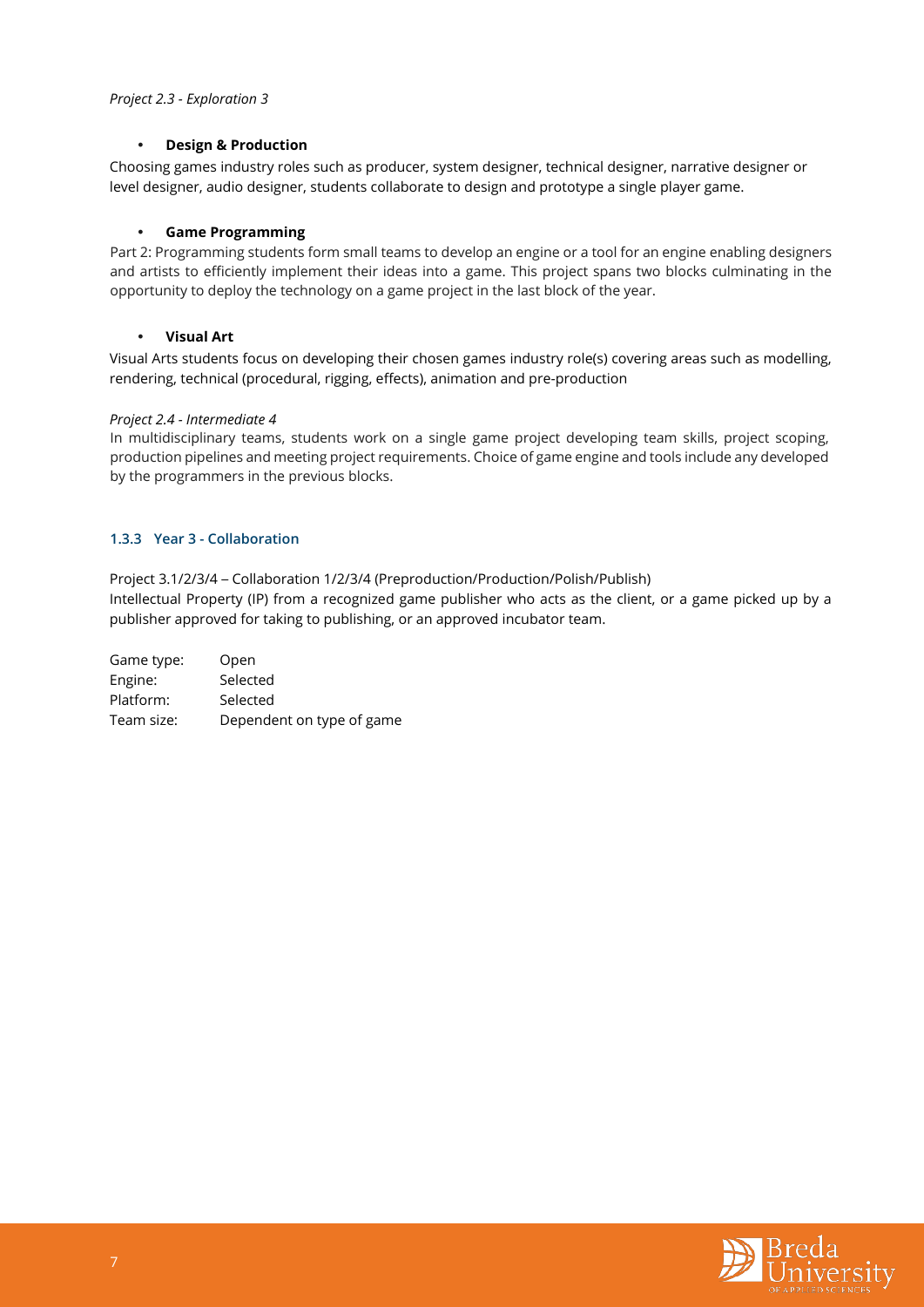### <span id="page-8-0"></span>**Appendix 1 – Didactic Principles**

The Project Lab occupies a central position within the study programme. Each Project Lab has a focus on the development of a project or game and within that students define their role and development, both professionally and personally. This practical and applied approach is offered to students in all years of the study programme and trains students, to an ever-increasing degree, in complex skills, and relevant professionalism.

The following didactic principles underlie the in-school training company:

- 1. The Project Lab is the core building block of the programme in IGAD and forms the foundation of the curriculum.
- 2. Every year of study, each Project Lab is worth 15 ECTS must be completed by carrying out practice-oriented assignments where students take on various roles within the Project.
- 3. The Project Lab groups enable students to deepen their understanding of their acquired knowledge in a simulated professional environment. In this professional simulation students are expected to behave as professional employees. This means that they are expected to be present and actively engaged in the business during office hours and to take their share of responsibility for the quality of the professional processes and/or the final product during their presence.
- 4. All Project groups will be assisted by a year team. The team will provide individual support to team members in the various roles on the Project.
- 5. The Project will also be reviewed and evaluated from the Game/Product level by the year team. This can include external parties if involved such as an industry client for example.
- 6. Students will be assessed on their individual contribution to one (or more) projects during a block.
- 7. In case of absence due to (health) reasons, students are obliged to notify the Student coach via e-mail or a phone call, before the start of the Project Lab day. In case of severe medical issues , the student need to inform the student counselor as soon as possible.